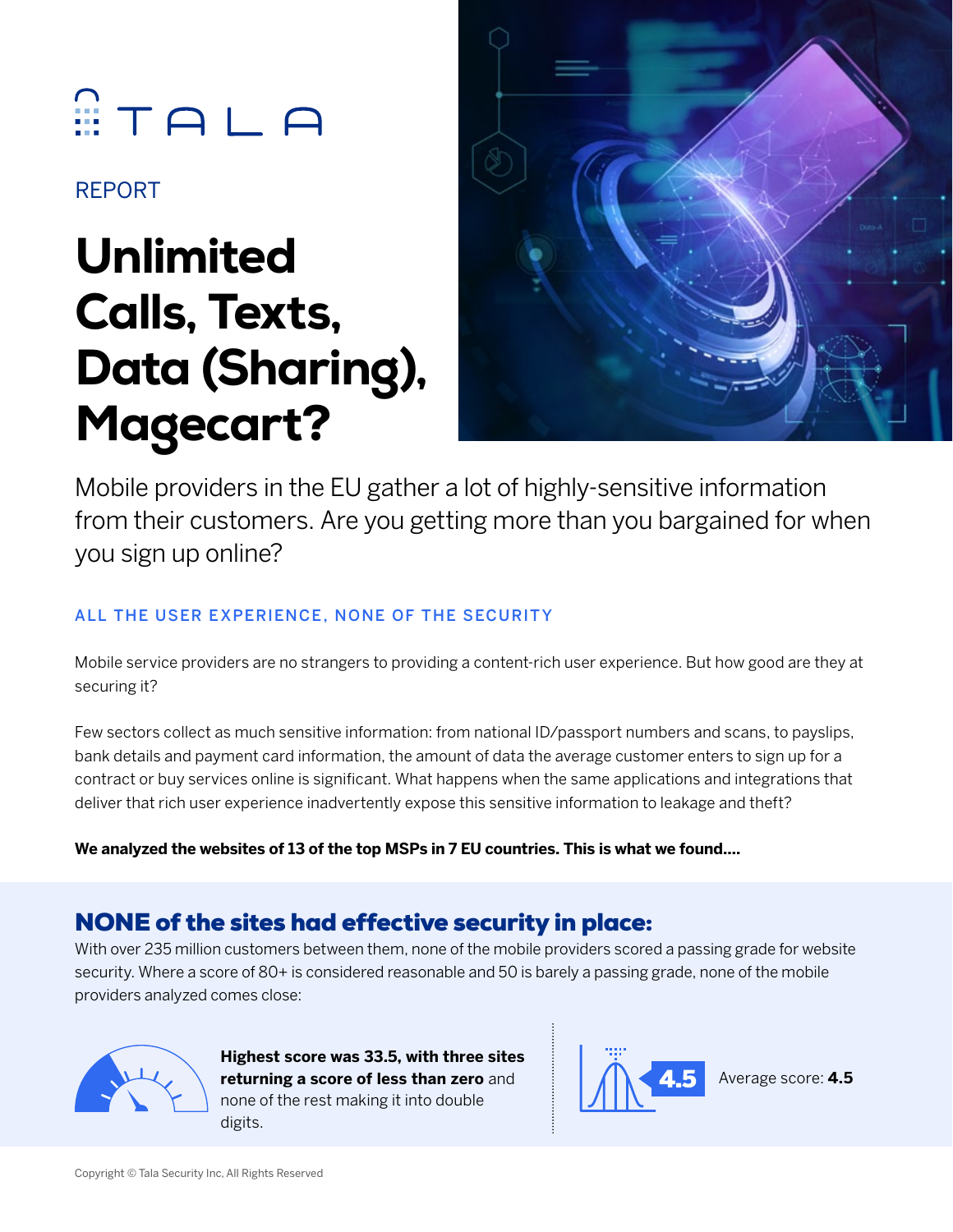#### 100% of the sites are exposed to the most widespread website attack: cross-site scripting (XSS):



**100% of the sites use dangerous JavaScript functions** that could serve as injection points to initiate a DOM XSS attack.



**Cross-site scripting is the most widespread website attack,**  resulting in significant sensitive data leakage.

### ALL of the sites have significant exposure to third-party JavaScript vulnerability:

**735**

The highest number of **3rd party JS on a single site**



Average number of **3rd party JS per site**



Both dynamic and static JavaScript distributions are double that found on the global Alexa 1000 websites**: almost 70% have dynamic and 35% static.**

#### SENSITIVE DATA IS AT SIGNIFICANT RISK: Form data exposure:

Each website uses forms to gather data, including passport numbers, bank details etc. but our analysis shows these connect to 20 domains - **25% more than the global Alexa 1000 average for websites** - this translates into excessive data sharing.



#### **From a data privacy and security perspective, this number is massive:**

To the casual observer, "form data" might not sound too serious but this is sensitive data, credentials, card transactions, passport scans, medical records…The kind of data you'd

reasonably expect to be accessible to a website owner's servers and perhaps a payment clearing house - not unintentionally to multiple third-party integrations, owned and operated by vendors the customer knows nothing about, operating outside the security control of the website owner.

When website owners fail to secure data as it is entered into their websites, they're effectively leaving it hanging; the only reason it's not being stolen is that criminals haven't taken it. Yet.